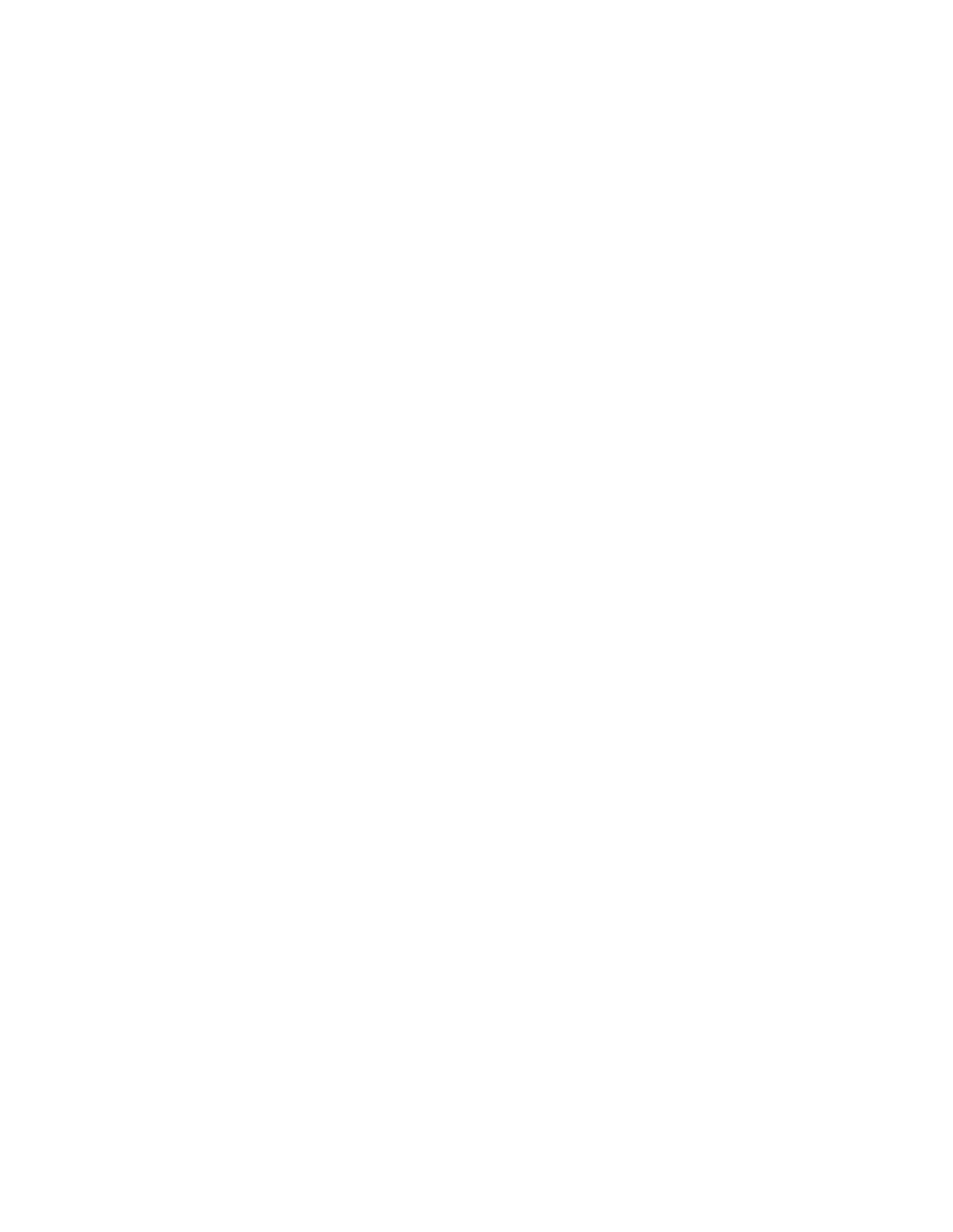## **Contents**

## **Tables**

## **Figures**

 $\mathbf{i}$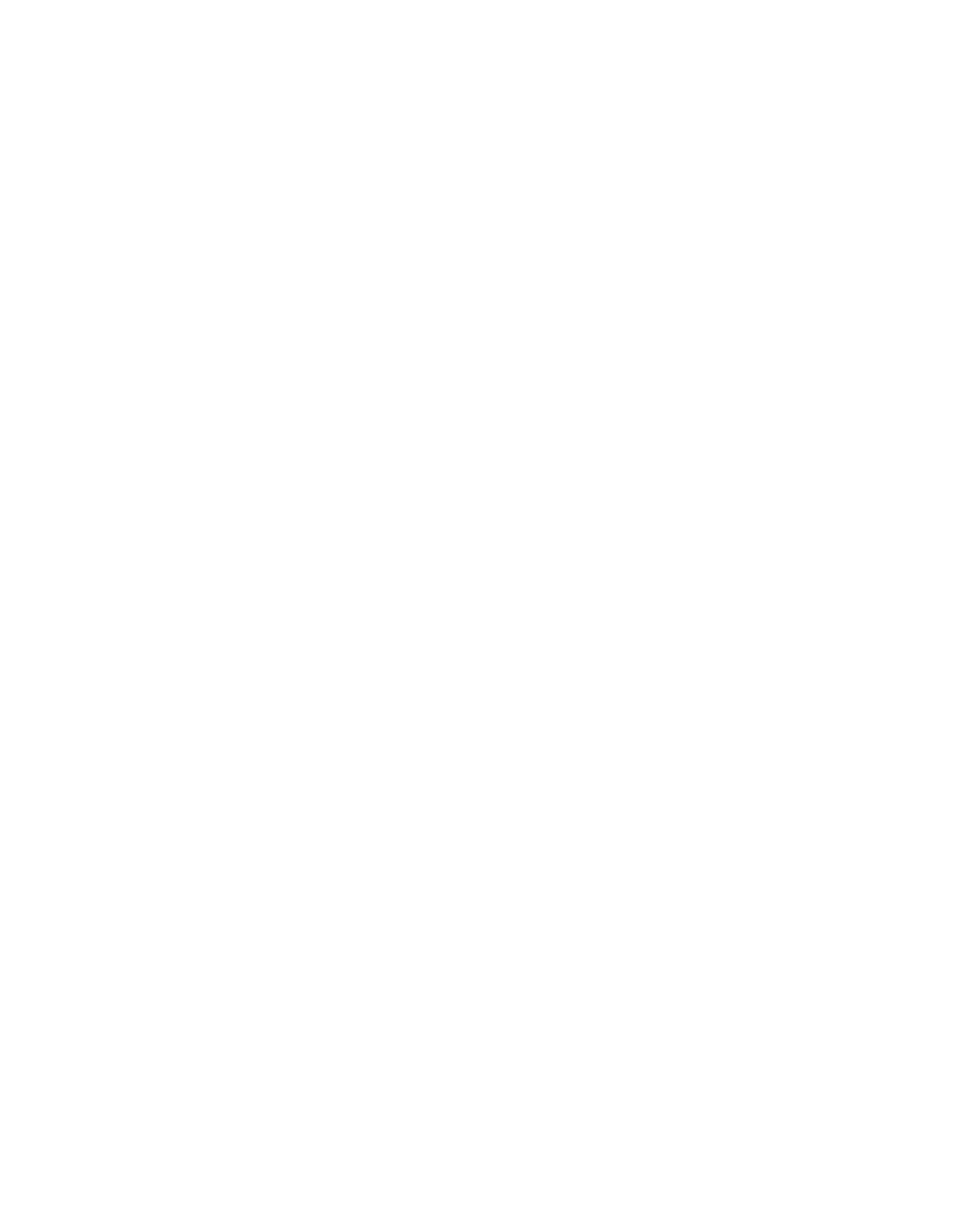## <span id="page-4-0"></span>Madison Model/Springfield Network

This memorandum analyzes a potentially new transit service concept for Springfield. The Madison Model/Springfield Network is based on the work of the City Utilities (CU) Board Member, Dan Scott. The network differs from the current system in that it reconfigures routes to serve more specific geographic areas and directly connects multiple transfer locations in an effort to shorten travel times for customers. This model is similar to the current route network in Madison, Wisconsin which has five outlying transfer centers and no downtown transfer center. Most of the routes that operate in downtown Madison are through routes that operate to two of the outlying transfer centers. Transfers can be made in downtown Madison between routes, but there is no central facility where buses meet.

The Madison Model as applied to Springfield would rely on three core routes that operate within the central area of Springfield and connect to three pulse points. At the pulse points, buses from the greater Springfield area would meet the core route buses to facilitate transfers to final destinations.

The suggested advantage of this concept compared to the current system is that some trips will be shorter in overall travel time because there will be no need to go to Park Central Transfer Station to make transfers between buses. As such, travel time would shorten for trips that have either a north side to north side origin/destination pairing, or a far south side to far south side origin/destination pairing. Travel time benefits would accrue only to those system users currently transferring between routes.

### <span id="page-4-1"></span>**Network Description**

The Madison Model/Springfield Network consists of three transfer centers located at:

- Near the CU Garage at Boonville/Division
- National/Grand
- Battlefield Mall

Three primarily north-south routes will connect the three pulse points. A series of mostly east-west routes will radiate out from each pulse point. Routes primarily north of Chestnut Expressway will serve the north transfer point; routes between Chestnut and Sunshine will serve the central transfer point; and routes south of Sunshine will serve the south transfer point. [Figure 1](#page-6-0) presents the overall concept.

### *North Side Transfer Location*

Many north side passengers traveling exclusively on the north side will have a shorter trip with this network configuration. Instead of transferring at Park Central Transfer Station, passengers going to and from north side locations will transfer near the CU garage at Boonville/Locust. Most of the routing of the current service will be on the same streets as the present network, but will be modified to travel to the new north side transfer location. Eight routes would meet at this location.

Minimal passenger amenities including a shelter would need to be provided. Restroom facilities and enclosed waiting facilities are optional. Security personnel would be needed depending on usage and the possibility of the facility becoming a place for non-passengers to congregate. Care is needed to design pedestrian pathways that do not conflict with bus movements at this location. Additional planning work is needed to determine the cost of establishing a safe and convenient transfer location near the CU garage.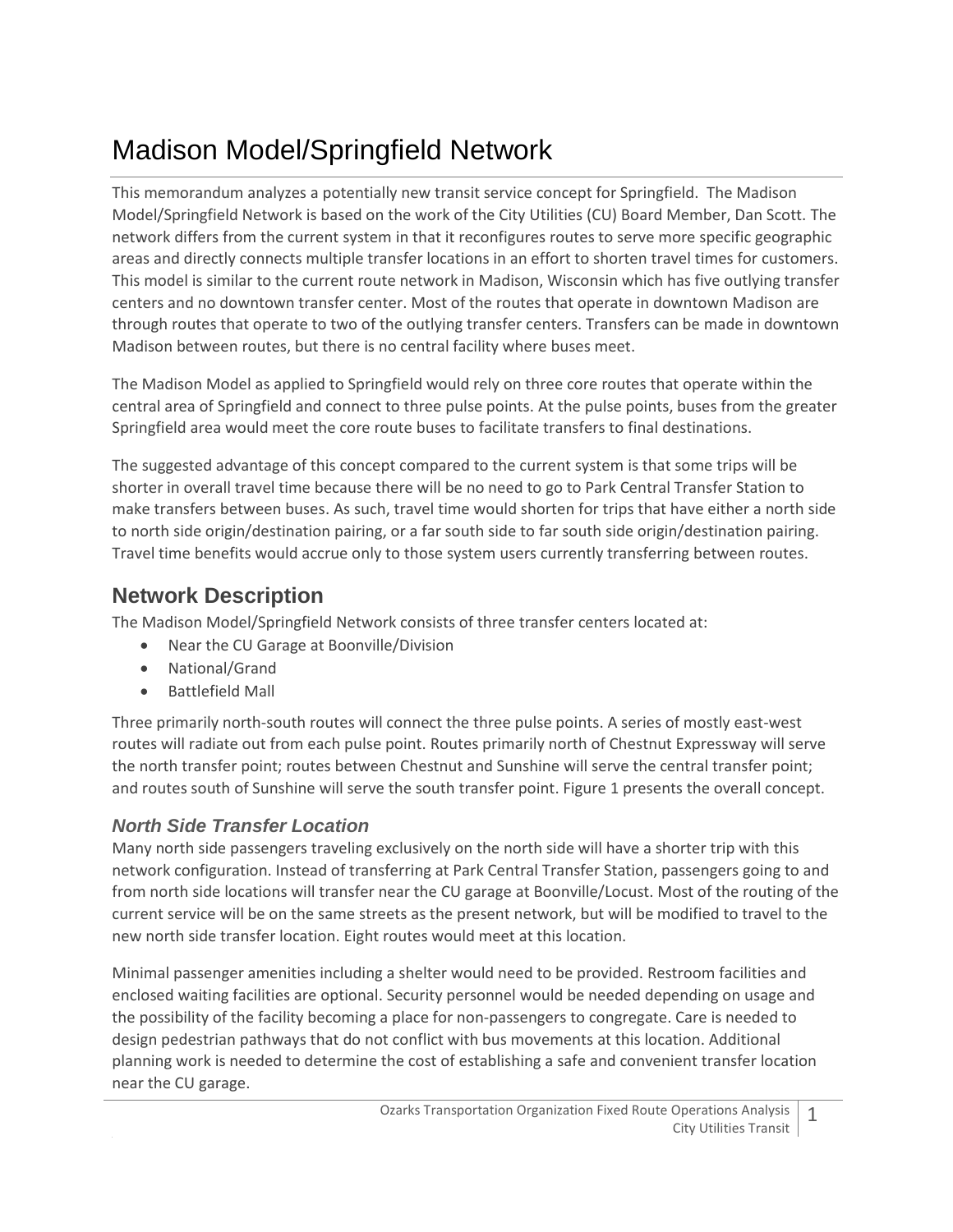### *Central Transfer Location*

The central transfer location could be located near the corner of National/Grand. At this location, two of the three core routes would meet as well as the central east-west collector routes. This could also be a minimal facility with passenger shelters similar to the current facility near Battlefield Mall on Glenstone or it could be an off-street facility.

Care is needed in designing safe pedestrian pathways for transferring passengers at this location as well. Buses may need to make a multi-turn movement similar to the current Route 11-Sunshine movements at Battlefield Mall to keep the passenger activity on one side of the street and eliminate the need to cross National or Grand to make transfers. Five routes would meet at this location. Additional planning is needed to determine the cost of establishing a safe and convenient central transfer location. If further study determines that an off-street facility provides maximum safety, land acquisition cost must be factored into the overall capital cost of the project.

### *Southern Transfer Location*

The southern pulse point would be near Battlefield Mall where six routes would meet. Southern routes terminating at this location would be the east-west routes as well as routes that serve the commercial areas south of Battlefield and connect with the other two transfer locations.

The existing cutout could be expanded to provide adequate space for all routes to meet. Bus routing may require multiple turns to insure that passengers do not have to cross Glenstone to access their bus. Traffic engineering analysis is required to determine if safe distances are available for buses returning to traffic and if this level of pulsed bus movement will impact existing traffic flows.

Another option is an off-street facility, similar to Park Central Transfer Station, which could be constructed near Edgewood/Glenstone. Security would be needed if an off-street facility is constructed. The the capital cost of the land acquisition and the facility construction and upkeep costs would be included in the overall cost of the project.

### <span id="page-5-0"></span>**Travel Times under Madison Model/Springfield Network Concept**

Under this new concept, travel times for north side to north side trips would be reduced by approximately 10 to 15 minutes, which is the time required to travel from Division Street to Park Central Transfer Station and back. Currently, some transfers are made at the CU garage between routes, but there is typically a 15 minute wait for those connections. Reduction in travel time is accomplished by more direct routing, not by faster travel speeds on existing streets.

On the south side, travel time savings will be significant for trips with a far south to far south origin/destination pairing. For a near south side to far south side trip currently requiring a transfer at Park Central, the time savings is not significant. Depending on the origin and destination pairing, the Madison Model/Springfield Network may also require a transfer for near south to near south side trips. The transfer will occur at National/Grand instead of Park Central Transfer Station.

Currently, some trips originating and terminating south of Battlefield Road require two routes. Under the Madison Model/Springfield Network, the travel time savings for those trips would be significant at nearly 30 minutes per trip. The Madison Model/Springfield Network greatly improves the travel times on these types of trips and makes the system more attractive to potential passengers that have far south side origin and destination combinations.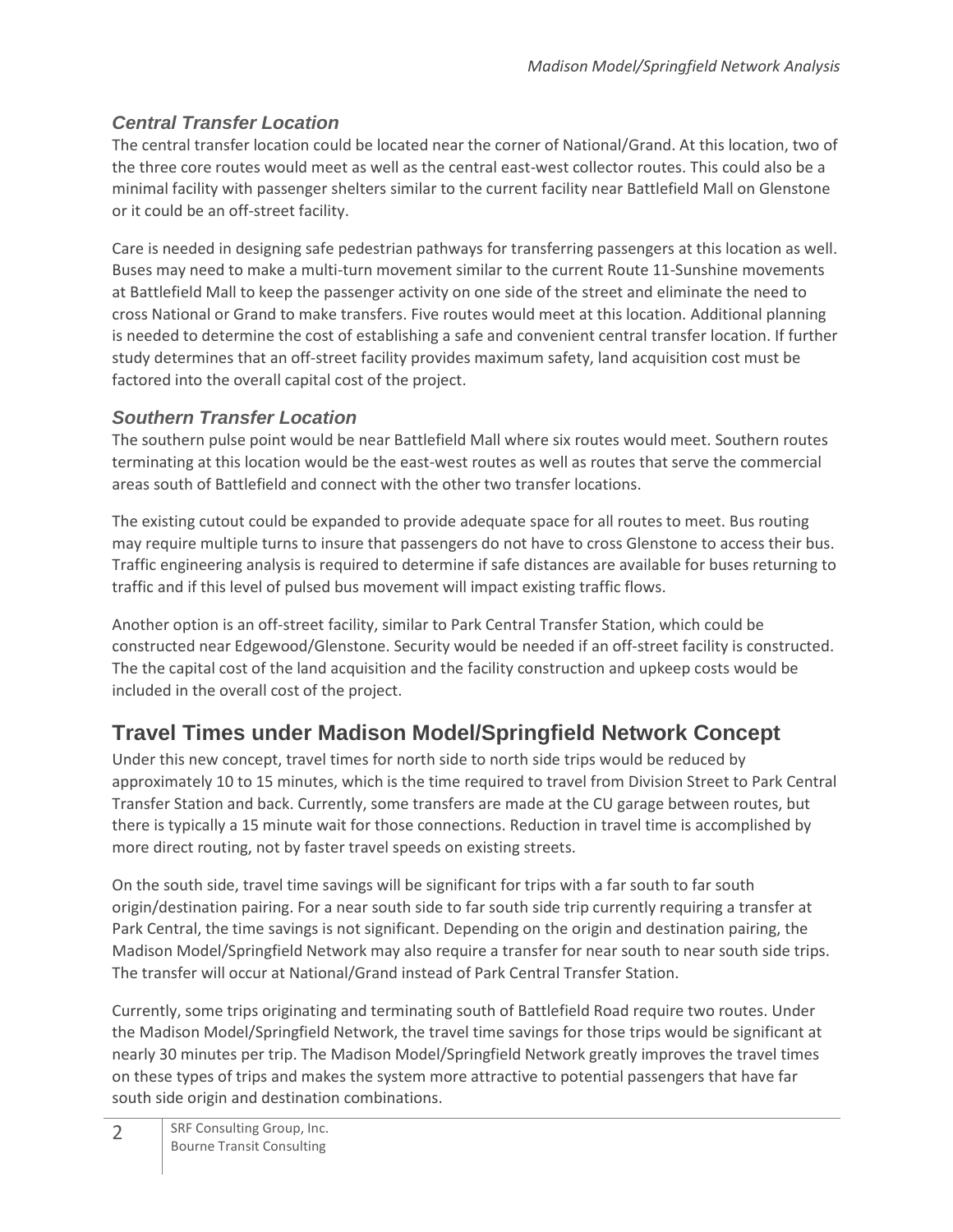#### **Figure 1. Madison Model Proposed Routing**

<span id="page-6-0"></span>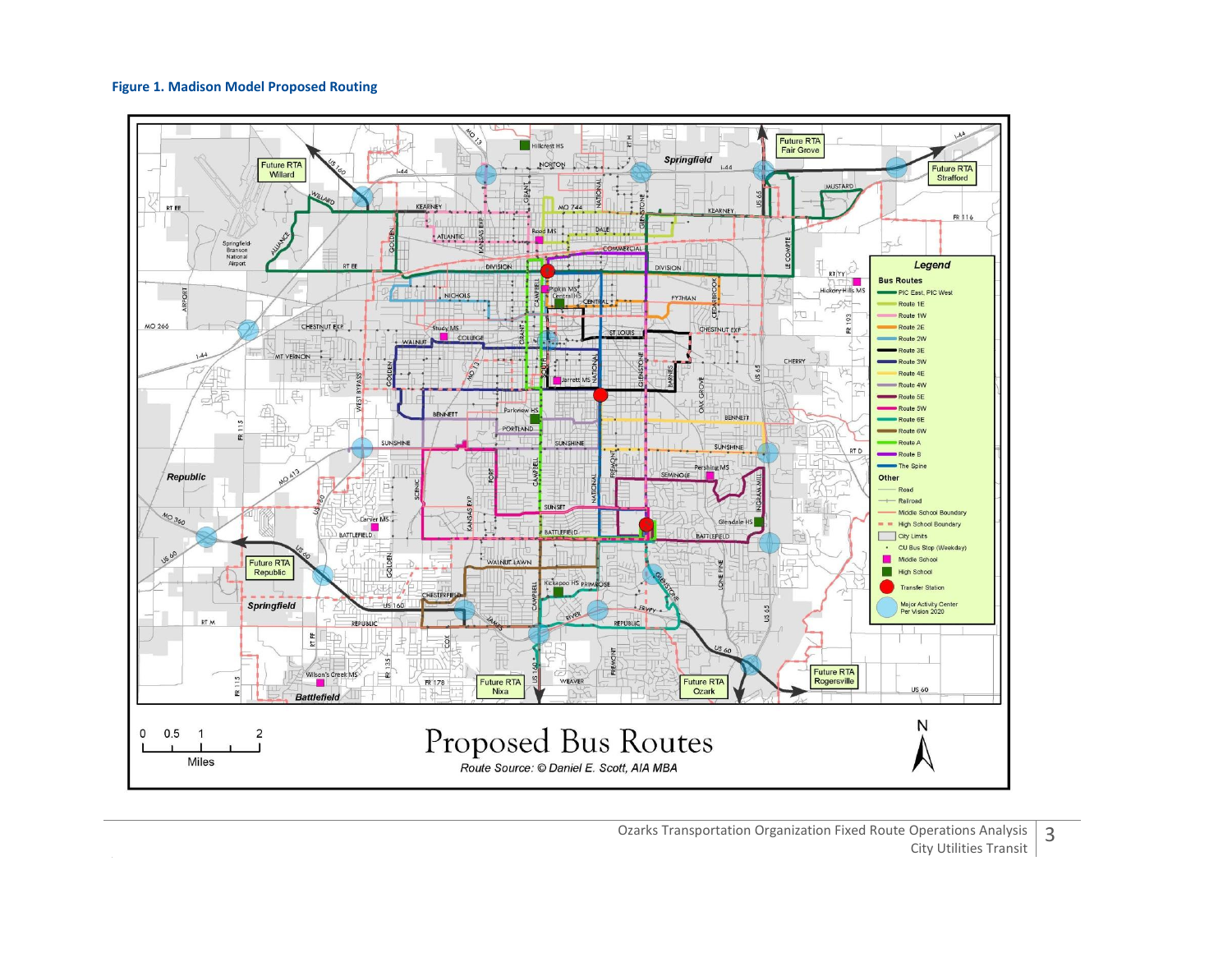### *Travel Time Comparisons*

Accurate travel time comparisons are difficult to make with currently available data. Travel times on the current CU system are known, but travel times on the Madison Model/Springfield Network require multiple assumptions. Normal planning procedures typically use 12 mph as a design speed for local bus service. The actual speed will vary by local traffic conditions. If any route in the proposed system cannot average 12 mph, then the only solution will be to shorten the route after implementation.

Comprehensive passenger origin/destination data does not currently exist to reassign trips from the current system to the proposed system. As a result, it is not possible at this time to accurately tally the exact travel time impacts of the proposed network. Before proceeding with implementation of such a significant change in service, a detailed evaluation of potential customer impacts should be completed. This will need to include a Title VI analysis to insure that there are not disparate impacts on low income or minority neighborhoods.

### <span id="page-7-0"></span>**Transfers**

Ease of transferring will be a key issue to the potential success of the proposed system. Ideally, all transfers will be made in a timely manner. With adequate time in the schedule and a reasonable average speed, it is anticipated that all transfers would be made unless there is an unusual temporary condition present.

### *Transfers by Direction*

With the Madison Model/Springfield Network, some of the people who currently transfer will benefit from shorter travel time. The primary beneficiaries will be people whose trip origin and destination is either north side to north side or south side to south side. Passengers traveling between the north side and south side may or may not have to transfer in the new model. [Table 1](#page-8-0) an[d Table 2](#page-8-1) provide an approximation of how many people might benefit. The data in these tables is from the transfer analysis completed during the last week of September 2011.

From the data provided the same route to same route transfers were not considered because these will most likely have the same travel times in any model. Similarly, the west side origins and destinations will probably still require a transfer and have similar travel times. North-south passengers will also have similar travel times and are not likely to see benefits from the new network. However, some of these customers may see longer travel times.

During the one-week sample period, 4,197 transfers were catalogued. The transfers collected are based on a cash fare and do not include transfers made by passengers with multiple ride passes. It is commonly assumed in transit planning circles that pass users exhibit the same pattern of transfer movements as cash fare users. This total includes 8 percent of passengers who made a same route transfer, 36 percent of the passengers made a north-south trip; and 21 percent of passengers who had a west side trip end. These represent current customers who are unlikely to see any benefits from the new network and together they represent 65 percent of all transferring passengers.

[Table 1](#page-8-0) summarizes the transfers between the routes of the CU system. The shading used on the totals shows the number of trips that are either north side to south side; north side to north side; south side to south side; and west side to either north or south. The directional totals of the transfers are shown in [Table 2.](#page-8-1)

4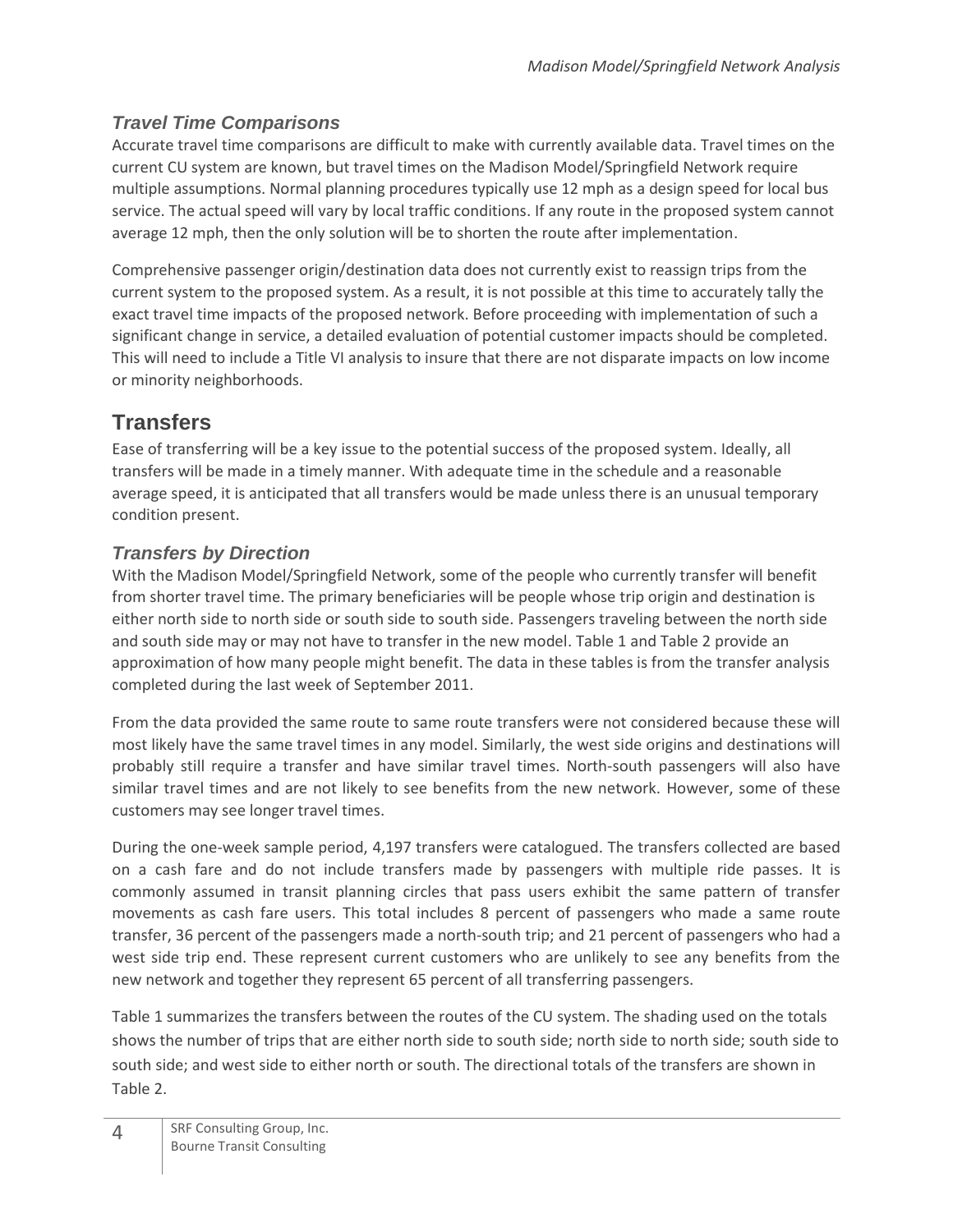| From/          |                |                |                |              |              |                |                |                |                |                |                |                |              |                |              |              |                |                |              |
|----------------|----------------|----------------|----------------|--------------|--------------|----------------|----------------|----------------|----------------|----------------|----------------|----------------|--------------|----------------|--------------|--------------|----------------|----------------|--------------|
| To             | $\mathbf{1}$   | $\overline{2}$ | 4              | 5            | 6            | $\overline{7}$ | 8              | 9              | 10             | 11             | 12             | 13             | 14           | 15             | 22           | 25           | 26             | 27             | <b>Total</b> |
| $\mathbf{1}$   | 21             | 34             | 13             | 21           | 44           | 32             | 28             | 9              | 6              |                | 11             | 23             | 39           | 5              | $\mathbf{1}$ | $\mathbf{1}$ | $\mathbf{1}$   |                | 289          |
| $\overline{2}$ | 50             | 77             | 15             | 55           | 68           | 99             | 31             | 49             | 26             | 4              | 69             | 14             | 44           | 19             |              | 4            | 4              |                | 628          |
| 4              | 10             | $\overline{2}$ | $\mathbf{1}$   | 8            | 13           | 28             | $\mathbf{1}$   | 27             | $\mathbf{1}$   |                | 20             | 3              | 5            |                |              |              |                |                | 119          |
| 5              | 41             | 67             | 22             | 65           | 71           | 84             |                | 45             | 45             | 48             | 41             | 20             | 112          | $\overline{2}$ | 9            | 10           | 8              | $\overline{4}$ | 694          |
| 6              | 72             | 22             | 18             | 59           | 26           | 60             | $\mathbf{1}$   | 24             |                | 8              | 47             | 18             | 79           |                | 17           | 39           | 4              | 11             | 505          |
| $\overline{7}$ | 55             | 61             | 32             | 68           | 81           | 36             | $\mathbf{1}$   | 36             |                | 15             | 38             | 16             | 87           |                |              |              |                |                | 526          |
| 8              | 14             | 33             |                |              |              |                | 21             |                | 2 <sup>1</sup> |                |                |                | 13           | 9              |              |              |                |                | 92           |
| 9              | 11             | 37             | 17             | 31           | 30           | 30             |                | 10             |                | $\overline{4}$ | 17             | 16             | 34           |                | 6            | 31           | $\overline{7}$ | 3              | 284          |
| 10             | $\overline{9}$ | 41             | 6              | 6            |              | $\mathbf{1}$   | 9              |                | 8              |                | $\mathbf{1}$   |                | $\mathbf{1}$ | $1\,$          |              |              |                |                | 83           |
| 11             |                | $\mathbf{1}$   |                | 37           | $\mathbf{1}$ | 40             |                | 8              |                | 5              | 27             |                |              |                |              |              |                |                | 119          |
| 12             | 22             | 51             | 15             | 36           | 41           | 43             | 5              | 29             |                | 65             | 23             | 18             | 60           |                |              |              |                |                | 408          |
| 13             | 8              | $\overline{7}$ | $\mathbf{1}$   | 14           | 15           | 10             |                | $\mathbf{1}$   |                |                | $\overline{7}$ | $\overline{2}$ | 8            |                |              |              |                |                | 73           |
| 14             | $\overline{7}$ | 8              | $\overline{5}$ | 13           | 23           | 16             | 11             | $\overline{4}$ |                |                | 17             | $\mathbf{1}$   | 12           |                |              |              |                |                | 117          |
| 15             | $\mathbf{1}$   | 42             |                | $\mathbf{1}$ |              | $\mathbf{1}$   | $\overline{2}$ |                | $\overline{2}$ |                |                |                | $\mathbf{1}$ | $\mathbf{1}$   |              |              |                |                | 51           |
| 22             |                |                |                |              |              |                |                |                |                |                |                |                |              |                | 5            | 15           | 11             | 11             | 42           |
| 25             |                |                |                |              |              |                |                |                |                |                |                |                |              |                | 17           | 8            | 25             | 17             | 67           |
| 26             |                |                |                |              |              |                |                |                |                |                |                |                |              |                |              |              |                |                | $\pmb{0}$    |
| 27             |                |                |                |              |              |                |                |                |                |                |                |                |              |                | 36           | 33           | 15             | 16             | 100          |
| <b>Total</b>   | 321            | 483            | 145            | 414          | 413          | 480            | 110            | 242            | 90             | 149            | 318            | 131            | 495          | 37             | 91           | 141          | 75             | 62             | 4197         |

#### <span id="page-8-0"></span>**Table 1. Transfer Analysis - Weekly**

#### <span id="page-8-1"></span>**Table 2. Transfer Direction Totals**

| <b>Transfer Direction</b> | Count | Percent    |                                   |
|---------------------------|-------|------------|-----------------------------------|
| North-North               | 628   | <b>15%</b> |                                   |
| South-South               | 841   | 20%        |                                   |
| North-South               | 1,525 | 36%        | <b>Current customers unlikely</b> |
| <b>West-North/South</b>   | 866   | 21%        | to see benefits from              |
| <b>Same Route</b>         | 337   | 8%         | proposed network (65%)            |
| <b>Total</b>              | 4.197 | 100%       |                                   |

During the sample period 15 percent of passengers made a north side-north side trip and 20 percent made a south side-south side trip. It is difficult to quantify how many south side-south side trips have a short trip length on one part of the trip. If all of these south side trips benefit from the Madison Model/Springfield Network, when combined with the north side transfers, then 35 percent of weekly passengers who transfer would benefit from a potentially shorter trip length with the Madison Model/Springfield Network. If we assume only 75 percent of potential transfers might benefit from the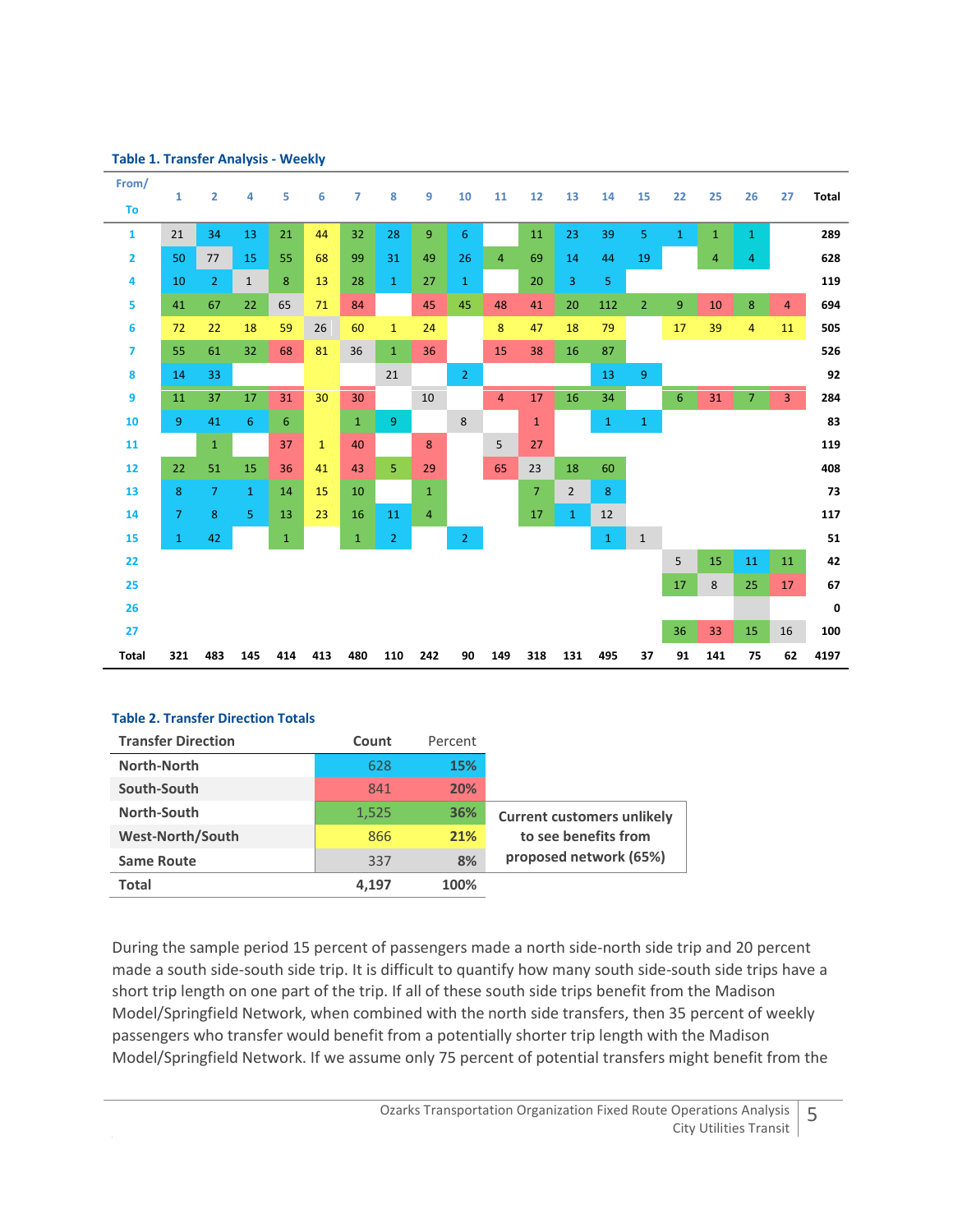new network as some of those trips are going to be very short, approximately 26 percent of weekly passengers who transfer might have a shorter travel time.

Of the 36 percent of transferring passengers making a north-south trip, it is unknown what percent of these transfers will see an increase in the number of transfers under the Madison Model/Springfield Network. This would be a significant disadvantage if a person now making a two seat trip is required to transfer twice and use three buses to complete their trip.

### <span id="page-9-0"></span>**Bus Stops/Area Coverage**

Consideration must be given to the current bus stop locations and the new locations. For many passengers, there will be a minimal change with only an additional one block walk to the new boarding location. Some locations will simply be across the street or around the corner.

Ozarks Transportation Organization (OTO) has provided information comparing the Madison Model/Springfield Network and the current network. 38.5 miles of the existing network will be abandoned. Of the 804 weekday bus stop locations, 253 will be closed. This is a significant reduction in area served from the current network. The route segments that will be abandoned are shown in [Figure](#page-10-0)  [2.](#page-10-0)

In some cases, passengers will be able to use the current sidewalk network to safely walk to the nearest new bus stop. However, in some cases, there is no safe or convenient pedestrian path to the nearest new bus stop location. Detailed pedestrian path analysis from the old stop to the new stop is required to accurately assess the risks involved in changing the bus stop locations.

Some of the areas where there would be a potentially dangerous walk to the new bus stop include:

- Route 8, on Norton and Glenstone
- Route 8, Grant north of Kearney
- Route 6, west of Golden
- Route 10, segments of Chestnut, Union, and Cherry
- Route 11, segments of Battlefield, Golden, and Seminole
- Route 9, Fort north of Battlefield

Additional areas of high risk pedestrian activity would need to be identified in future analysis.

The new network will provide bus service on streets that currently do not have bus service as 39.8 new route miles will be added. This will provide access to both residential and commercial land uses. Approximately 225 to 250 new bus stops will be added. Careful consideration is needed in the placement and design of new bus stop locations to provide maximum safety for pedestrians and minimize hazardous conditions. Impact on traffic flow should also be evaluated. The route segments that will be added to the system are shown i[n Figure 3.](#page-11-0)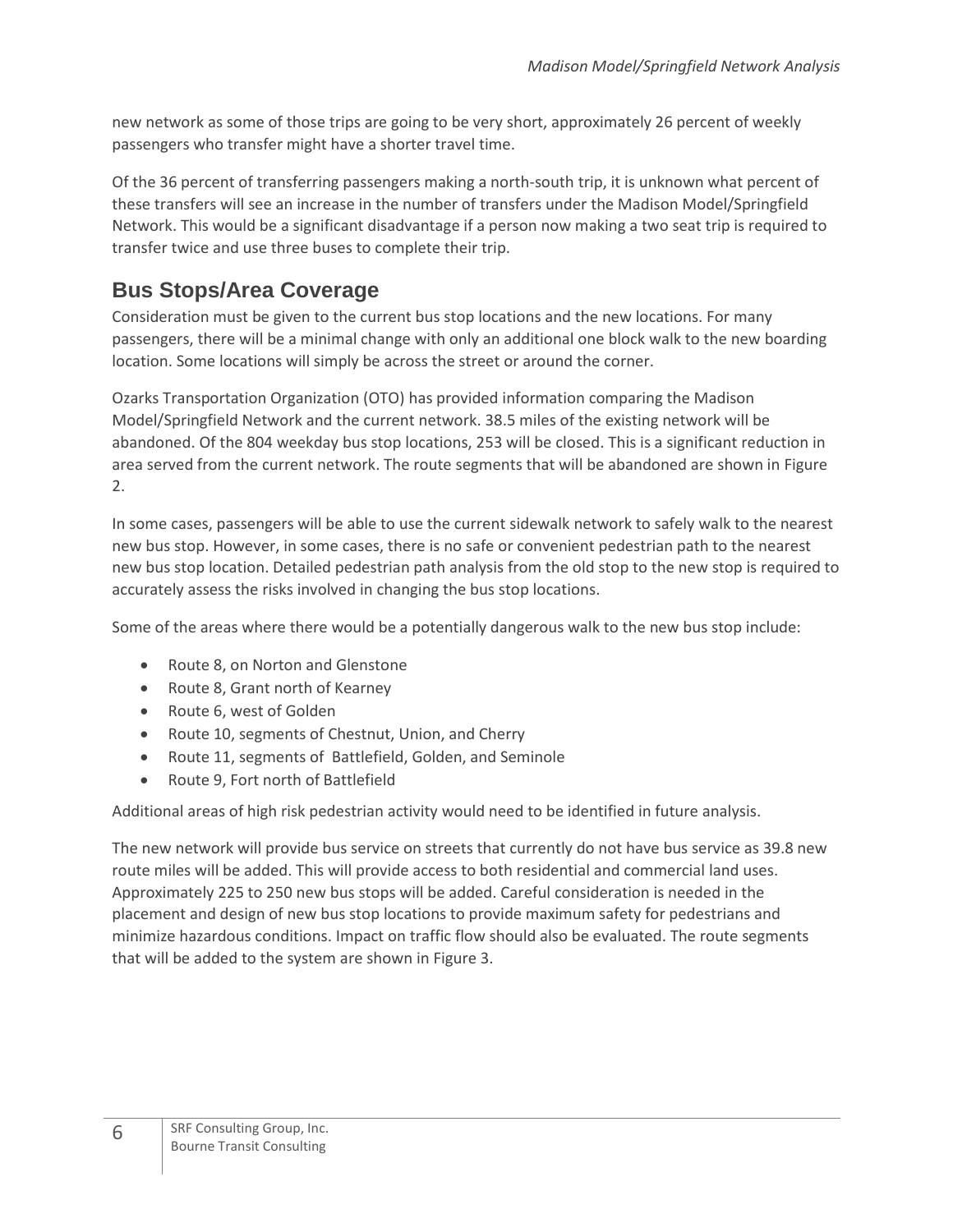#### **Figure 2. Madison Model Abandoned Route Segments**

<span id="page-10-0"></span>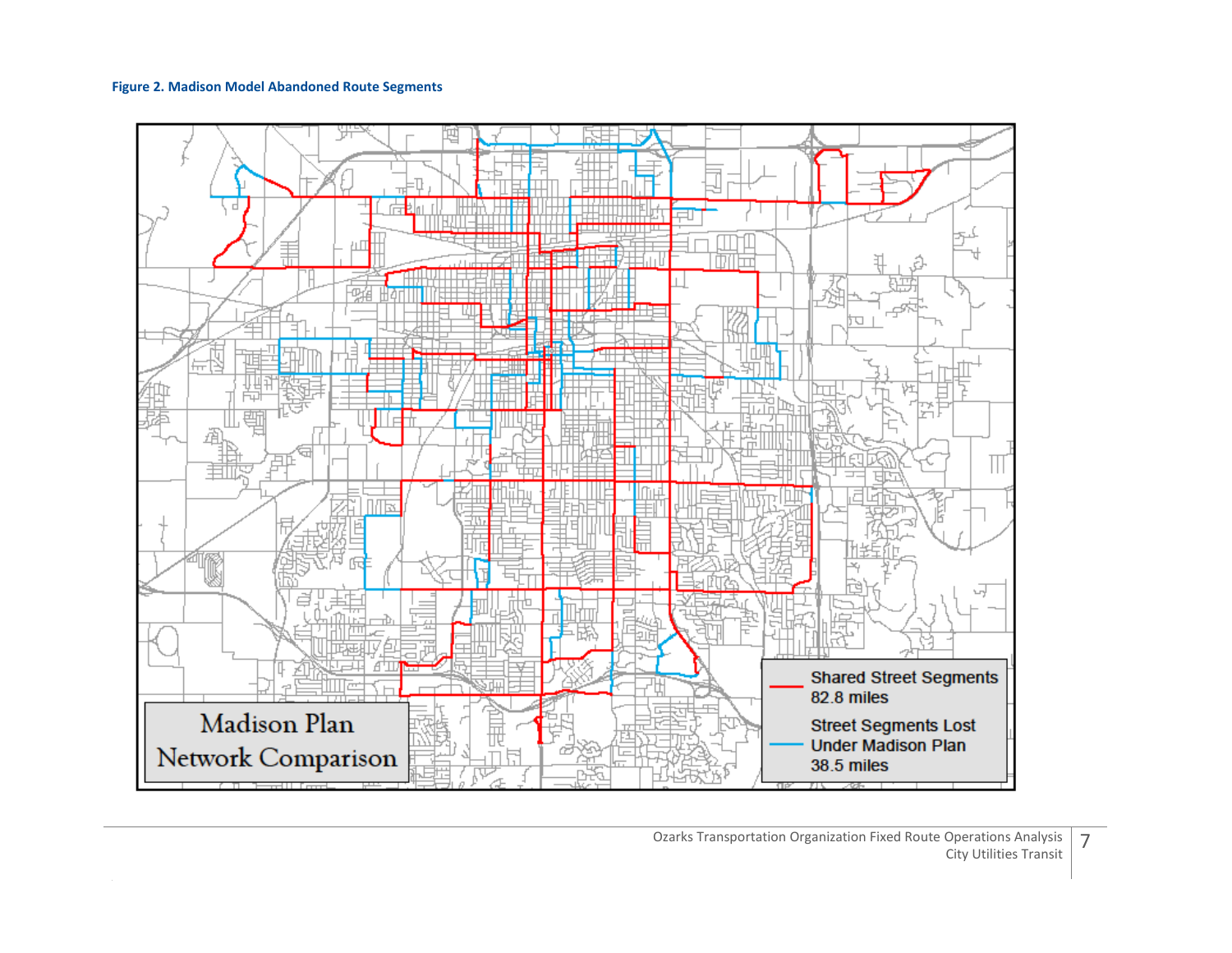#### **Figure 3. Madison Model New Route Segments**

<span id="page-11-0"></span>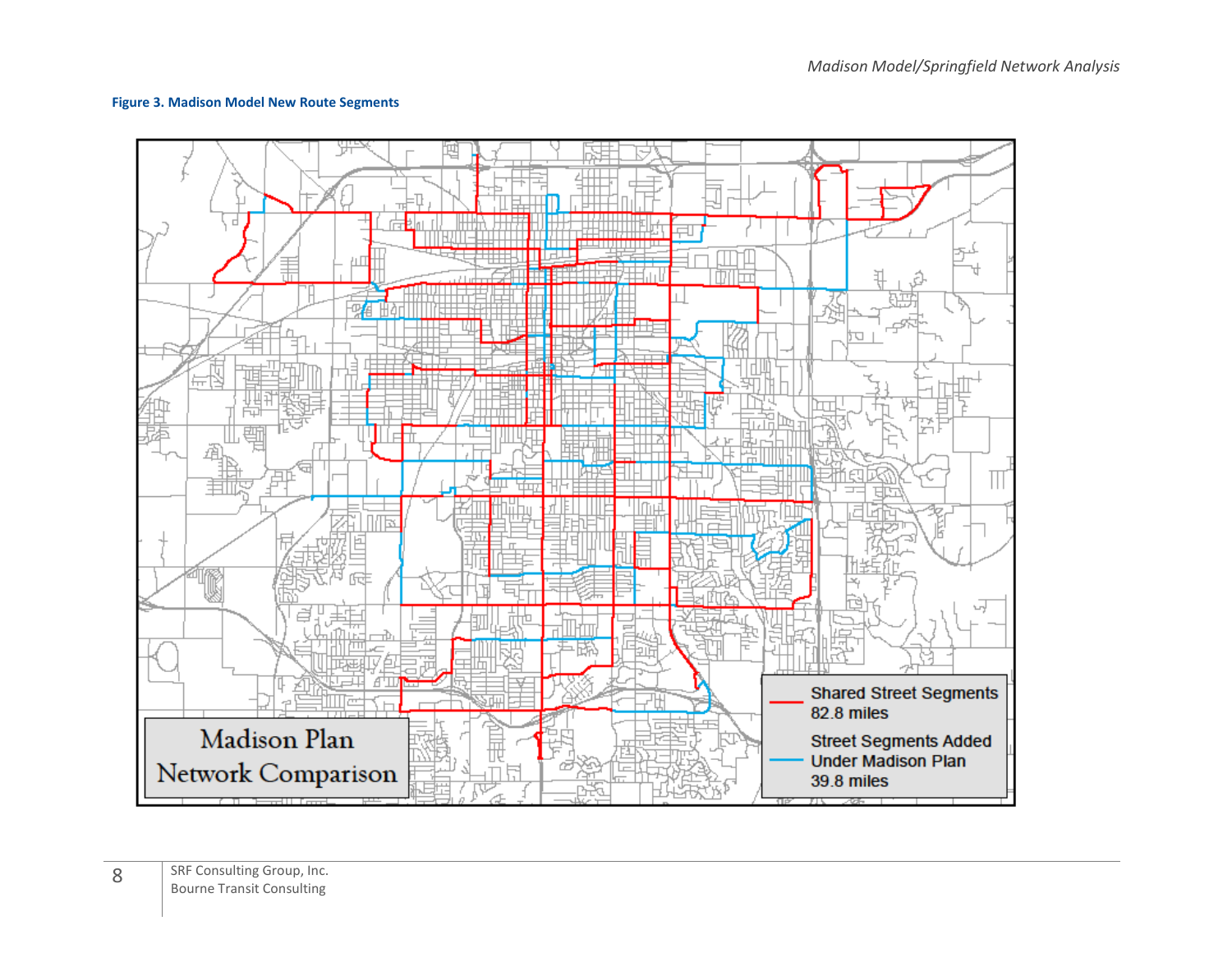### <span id="page-12-0"></span>**Potential Ridership**

The primary beneficiaries of the Madison Model/Springfield Network will be people who currently transfer in the system and whose trip origin and destination is either north side to north side or far south side to far south side. Currently, about 60 percent of passengers transfer and between 26 and 35 percent of transfers analyzed have an origin and destination pairing of either north side to north side, or south side to south side. Some current customers with different origin and destination pairings could actually see longer travel times if the network is implemented.

The average daily ridership on the CU system is about 5,400. In September 2011, CU conducted an onboard survey. Of those passengers surveyed, about 60 percent stated that they transferred or would transfer to reach their destination. This equates to approximately 3,240 daily passengers transferring. At most the number of passengers benefitting from the Madison Model/Springfield Network would be 35 percent of the 60 percent of customers who currently transfer. This results in at most 21 percent<sup>1</sup> of current customers expected to benefit from implementation of the new network. To account for the very short trips that will probably not realize time savings under the new network we estimate that as many as 25 percent of the potential north to north or south to south transfers may not accrue any time saving benefits under this system. A more conservative estimate of the level of users who may benefit from the new network would be 16 percent<sup>2</sup>. Based on this analysis, about one in six to perhaps one in five current passengers may benefit from implementation of the Madison Model/Springfield Network.

#### <span id="page-12-2"></span>**Table 3. Daily Riders Who May Benefit from New Network Daily Ridership** 5,400 **Transfers (60%)** 3,240 **High Estimate of Riders Benefitting (21%)** 1,134 **Low Estimate of Riders Benefitting (16%)** 518

### <span id="page-12-1"></span>**Service Plan**

Peak buses required are 23 as shown i[n Table 4.](#page-12-3) This compares to a current peak bus requirement of 20.

| Route    | Headway | Bus Req.     | Rt. Mi. | <b>Trips/Day</b> | <b>Daytime Mileage</b> |
|----------|---------|--------------|---------|------------------|------------------------|
| PIC E    | 60      | $\mathbf{1}$ | 13.6    | 12               | 163.2                  |
| PIC W    | 60      | $\mathbf{1}$ | 14.0    | 12               | 168.0                  |
| Route 1E | 30      | $\mathbf{1}$ | 7.4     | 25               | 185.0                  |
| Route 1W | 30      | 1            | 7.5     | 25               | 187.5                  |
| Route 2E | 60      | 0.5          | 7.9     | 12               | 94.8                   |
| Route 2W | 60      | 0.5          | 7.3     | 12               | 87.6                   |
| Route 3E | 30      | 1.5          | 8.2     | 25               | 205.0                  |
| Route 3W | 30      | 1.5          | 10.0    | 25               | 250.0                  |

#### <span id="page-12-3"></span>**Table 4. Madison Model Service Plan**

 $1\,60\%$  x 35% = 21%

 $\overline{a}$ 

 $^{2}$  60% x 35% x 75% = 16%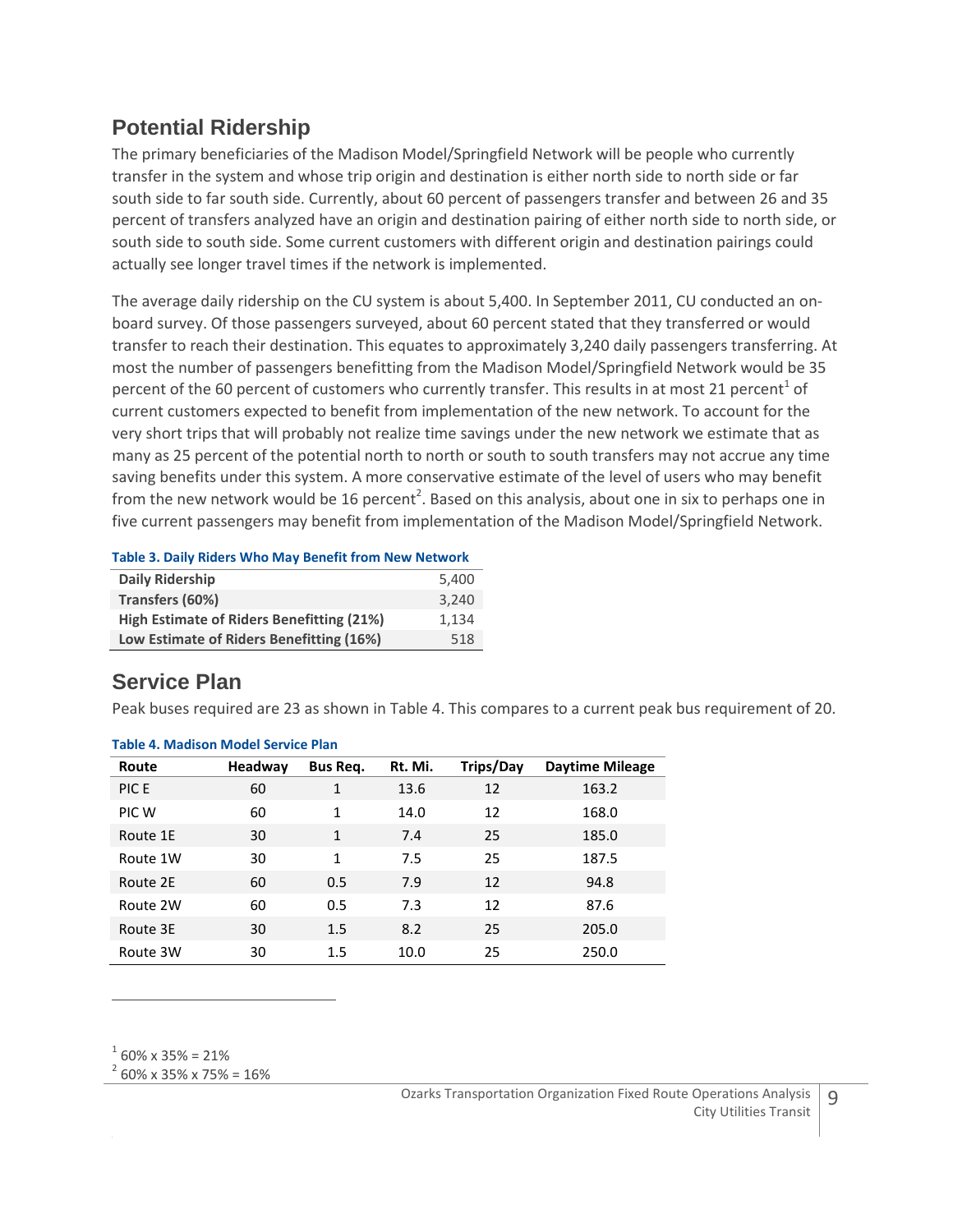| Route        | Headway | <b>Bus Req.</b> | Rt. Mi. | <b>Trips/Day</b> | <b>Daytime Mileage</b> |
|--------------|---------|-----------------|---------|------------------|------------------------|
| Route 4E     | 30      | 1.5             | 10.5    | 25               | 262.5                  |
| Route 4W     | 30      | 1.5             | 11.0    | 25               | 275.0                  |
| Route 5E     | 30      | 1.5             | 8.4     | 25               | 210.0                  |
| Route 5W     | 30      | 1.5             | 11.5    | 25               | 287.5                  |
| Route 6E     | 30      | 1.5             | 9.7     | 25               | 242.5                  |
| Route 6W     | 30      | 1.5             | 11.3    | 25               | 282.5                  |
| Route A      | 30      | 2               | 14.1    | 25               | 352.5                  |
| Route B      | 30      | $\overline{2}$  | 12.4    | 25               | 310.0                  |
| Route C      | 30      | 2               | 13.6    | 25               | 340.0                  |
| <b>Total</b> |         | 23              |         |                  | 3,904                  |

*Assumes evening network would be same as current*

### <span id="page-13-0"></span>**Capital Costs**

The peak bus requirement to implement the Madison Model/Springfield network is 23 vehicles. This compares to the current peek vehicle requirement of 20 buses. The unit cost per vehicle is assumed to be \$400,000, bringing the total extra capital cost for the concept to \$1.2 million.

### <span id="page-13-1"></span>**Operating and Maintenance Costs**

To estimate the change in operating cost, the annual service miles of the Madison Model/Springfield Network plan was compared to the existing annual service miles. The current annual service miles were estimated by multiplying the daily cost of weekday, weeknight, Saturday, and Sunday service by the number of days in a year. It was assumed that there are 255 weekdays and nights per year and 52 Saturdays and Sundays per years. These estimates ignore holidays. As shown in [Table 5,](#page-13-2) the estimated annual service miles of existing service is 1,118,777. This value is within roughly 1.4 percent of the reported National Transit Database value of 1,102,927 for motor bus service.

|           | Days per Year | <b>Daily Miles</b> | <b>Annual Miles</b> |
|-----------|---------------|--------------------|---------------------|
| Weekday   | 255           | 3,369              | 859,095             |
| Weeknight | 255           | 334                | 85,170              |
| Saturday  | 52            | 2,113              | 109,876             |
| Sunday    | 52            | 1,243              | 64,636              |
| TOTAL     |               |                    | 1,118,777           |

#### <span id="page-13-2"></span>**Table 5, Current Service Miles**

A similar process was followed to estimate the annual miles for the Madison Model/Springfield Network. Since no changes are proposed for weeknight, Saturday, or Sunday service, the only number to change is the weekday daily service miles. As shown in [Table 6,](#page-13-3) this results in an annual service mile value of 1,255,100, an increase of approximately 12 percent over the current service miles. Therefore, it is estimated that the annual operating cost will likewise increase from roughly \$6.5 million per year to \$7.3 million per year, an increase of \$0.8 million per year.

#### <span id="page-13-3"></span>**Table 6, Madison Model Service Miles**

|    | Days per Year                    | <b>Daily Miles</b> | <b>Annual Miles</b> |
|----|----------------------------------|--------------------|---------------------|
| 10 | SRF Consulting Group, Inc.       |                    |                     |
|    | <b>Bourne Transit Consulting</b> |                    |                     |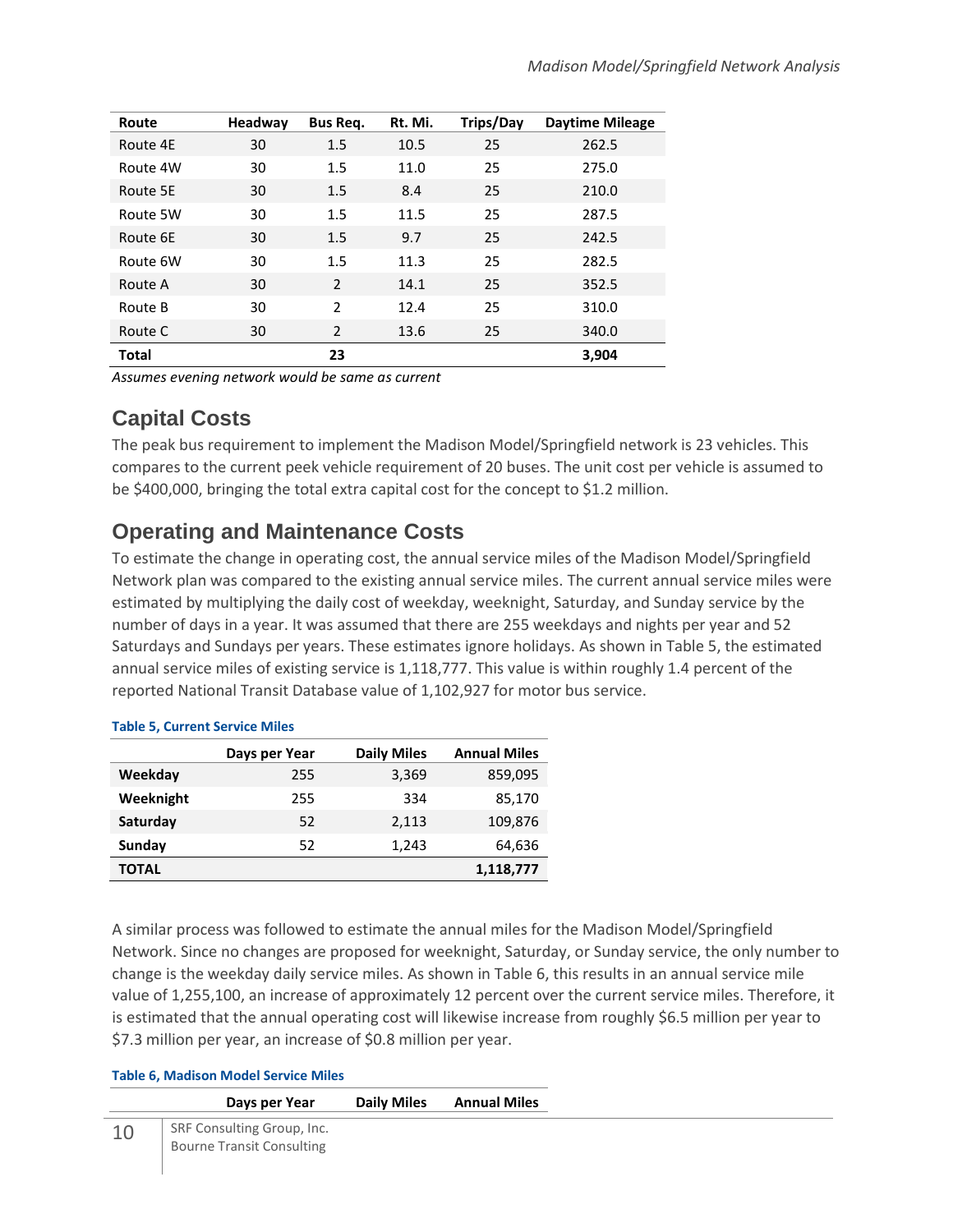| Weekday   | 255 | 3,904 | 995,418   |
|-----------|-----|-------|-----------|
| Weeknight | 255 | 334   | 85,170    |
| Saturday  | 52  | 2,113 | 109,876   |
| Sunday    | 52  | 1,243 | 64,636    |
| ΤΟΤΑL     |     |       | 1,255,100 |

### <span id="page-14-0"></span>**Security Considerations**

Currently, only the Park Central Transfer Station has security personnel. The Kearney/Glenstone Walmart and Battlefield Mall transfer locations do not have security personnel present. Each of these secondary facilities has three buses present at one time transferring passengers.

In the Madison Model/Springfield Network, there may be more buses at one time and more people using each facility. An increase in passenger traffic may require closer supervision. Similarly, people who are not bus passengers tend to congregate around public spaces such as a transfer facility. Construction of the central and south facility may require a security presence depending on the size and complexity of the facility and the daily passenger usage.

Anti-loitering ordinances would need to be reviewed and CU may need to adopt policies that discourage or prohibit loitering by people who are not using CU Transit at these facilities. The operating cost of security personnel will need to be part of the final operating cost estimate of implementing this model.

### <span id="page-14-1"></span>**Shelters and Turnouts**

Under the new network, 20 existing shelters will not be used and 6 turnouts will not be needed. The shelters can be moved while the turnouts will need to be abandoned. The turnouts were constructed with Federal Transit Administration (FTA) funds. The cost of moving shelters and the repayment to FTA will be part of the capital cost of the Madison Model/Springfield Network.

## <span id="page-14-2"></span>Summary

The Madison Model/Springfield Network cannot be designed to operate within the current operating budget and provide equivalent service to the current transit service area. Of the 804 weekday bus stops in the current network, 253 will not be served if the Madison Model is implemented as depicted in this analysis. This would be somewhat balanced against service being added to about the same number of new stops in areas of the community that do not currently have service available.

The implementation requirements for the Madison Model/Springfield Network include:

- 3 additional buses costing \$1.2 million
- \$0.8 million annual increase in operating costs
- Special starup planning assistance
- On-going supervisor monitoring costs
- On-going security costs
- Repayment of federal funds for unused pullouts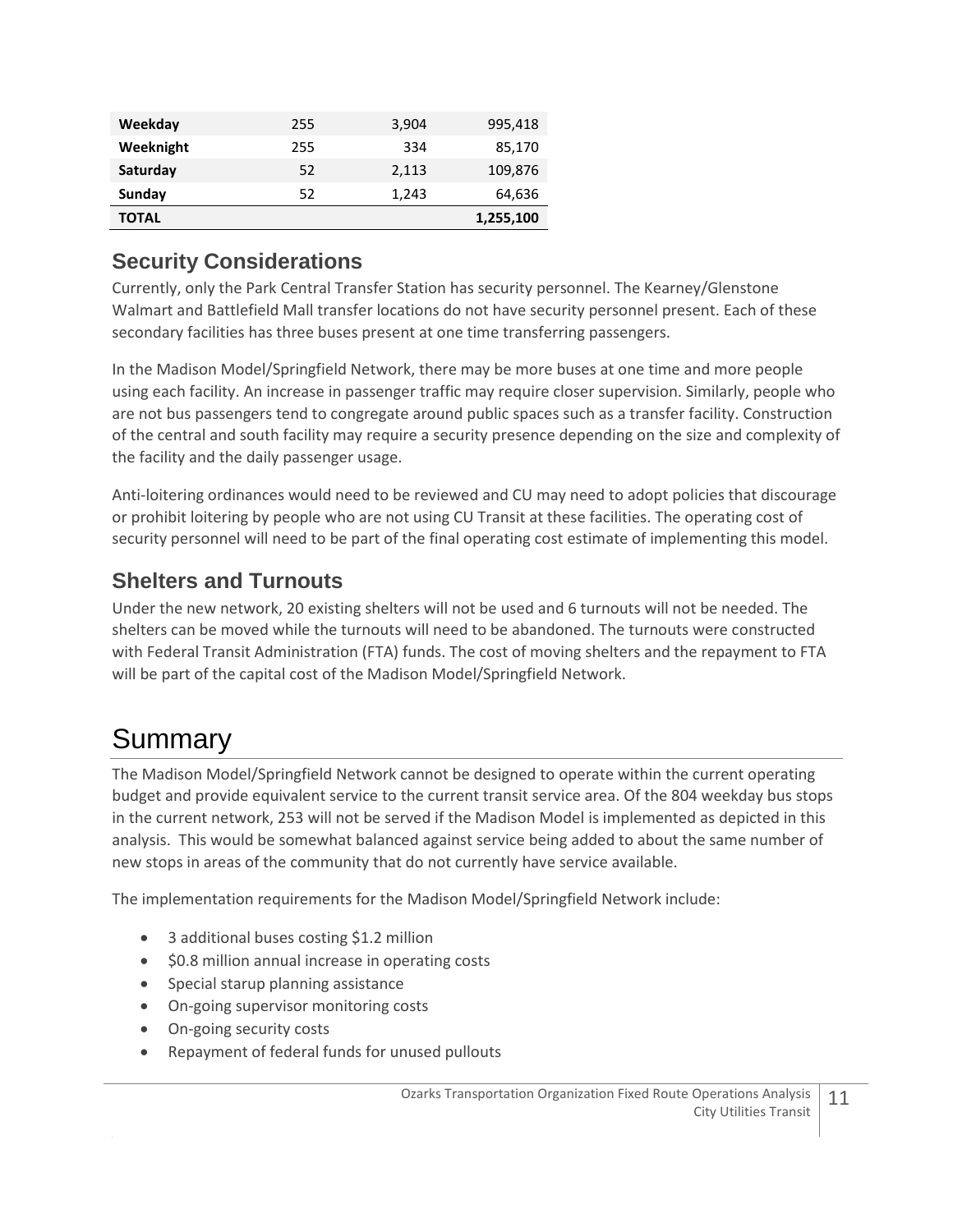Costs to move shelters.

For individual passengers, many will have the same overall connectivity between their residential locations and their current destinations, but the new network may require a different boarding location within one block of their current location and could require travel by a different route or combination of routes to reach their destination. An undetermined number of passengers will have to walk more than one block to their new boarding location.

For people traveling from the north side to the south side, there will be no significant change in travel times and in some cases an extra transfer may be introduced. The average speeds of the routes will remain similar to the recommendations for the current network improvements so overall travel times would not be changed. Trips from the west side to either the north or the south side will have travel times similar to current levels.

One possible advantage of this network is that it may be more attractive to new transit passengers traveling exclusively within the north side or the south side. These trips currently have long travel times when they require a transfer at Park Central.

The potential impact on service reliability due to the different route structure is extremely difficult to predict. The current network has specific repetitive events that CU staff understands. The new system, with different routings, may have unknown or unexpected traffic delays. For this analysis, average bus speeds are assumed similar to the current system. If the Madison Model/Springfield Network is selected for implementation, the service will need to be carefully evaluated before implementation and then carefully monitored as service is deployed to assess the on-time performance compared to the current system levels.

Overall, the Madison Model/Springfield Network is a bold approach that could make transit in Springfield more attractive to potential passengers. With the current 30 and 60 minute intervals, it is unlikely that there will be a significant short term increase in ridership in either model. The Madison Model/Springfield Network may provide some benefits, but it will also create a high risk of failure. There will probably be an initial strong negative reaction by the public until they adjust to the new system with most customers seeing no changes and some customers seeing increased travel penalties due to an additional transfer.

The Madison Model/Springfield Network would position CU for faster growth of new services in some parts of Springfield. It would primarily benefit current passengers in the far north part of Springfield traveling to other northern destinations. Similarly, it would benefit far south side to far south side origin/destination pairs. For the central core portion of Springfield, it is likely there would be no noticeable travel time savings.

The most significant advantages and disadvantages of the Madison Model/Springfield Network are:

### <span id="page-15-0"></span>**Advantages**

- Reduced need to travel to downtown to transfer (north side to north side, or far south side to far south side)
- Increases residential penetration on south side; reducing walk distance to/from bus stops (3 percent more population served)